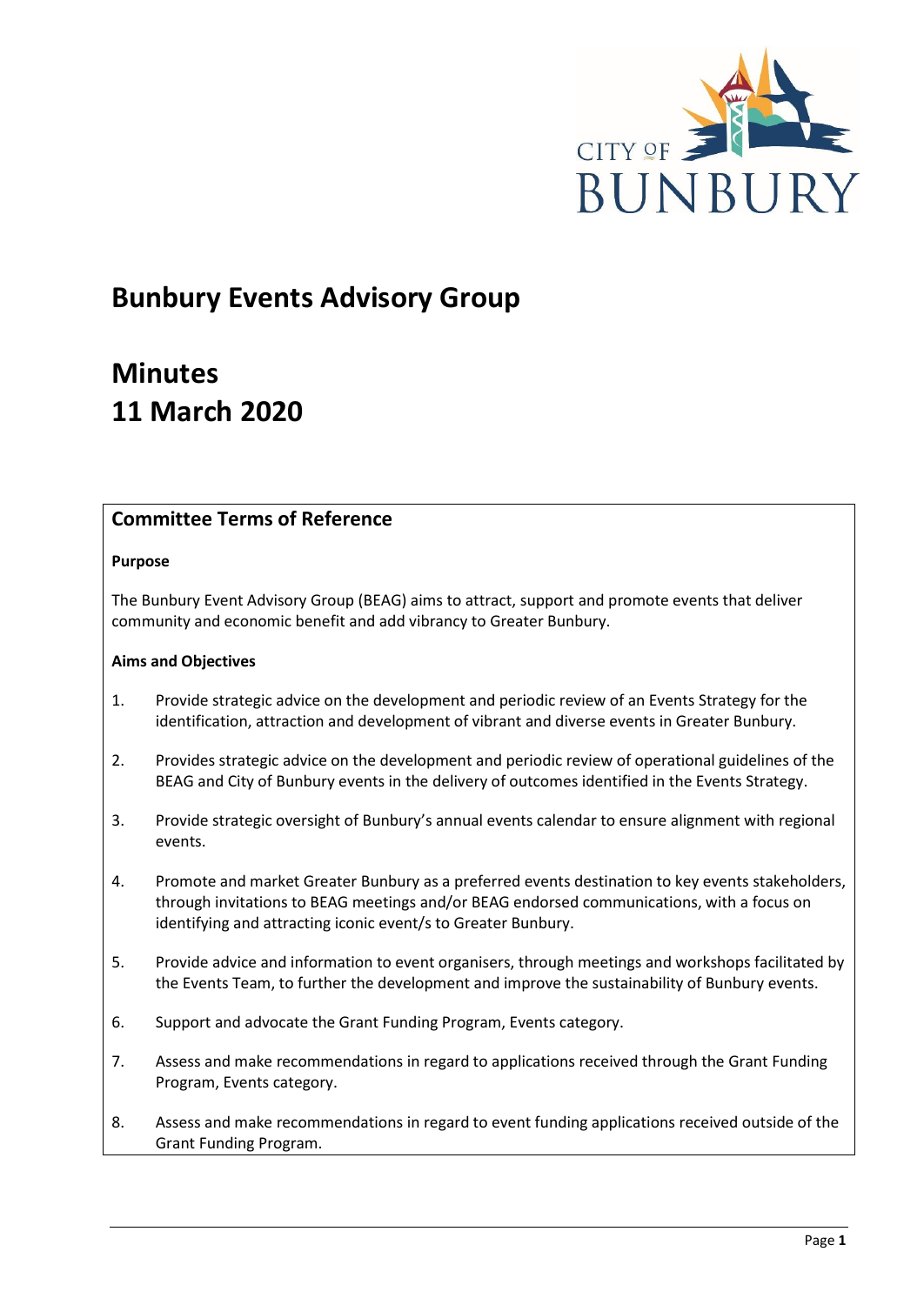|--|

|    | Item No | Page No<br>Subject                                                    |  |
|----|---------|-----------------------------------------------------------------------|--|
| 1. |         |                                                                       |  |
| 2. |         |                                                                       |  |
| 3. |         |                                                                       |  |
| 4. |         |                                                                       |  |
|    | 4.1     |                                                                       |  |
|    | 4.2     |                                                                       |  |
| 5. |         |                                                                       |  |
| 6. |         |                                                                       |  |
| 7. |         |                                                                       |  |
| 8. |         |                                                                       |  |
|    | 8.1     |                                                                       |  |
|    | 8.2     |                                                                       |  |
|    | 8.3     |                                                                       |  |
| 9. |         |                                                                       |  |
|    |         |                                                                       |  |
|    | 10.1    |                                                                       |  |
|    | 10.2    |                                                                       |  |
|    | 10.3    | Review to Terms of Reference for the Bunbury Events Advisory Group 11 |  |
|    |         |                                                                       |  |
|    |         |                                                                       |  |
|    | 12.1    |                                                                       |  |
|    | 12.2    |                                                                       |  |
|    |         |                                                                       |  |
|    |         |                                                                       |  |
|    |         |                                                                       |  |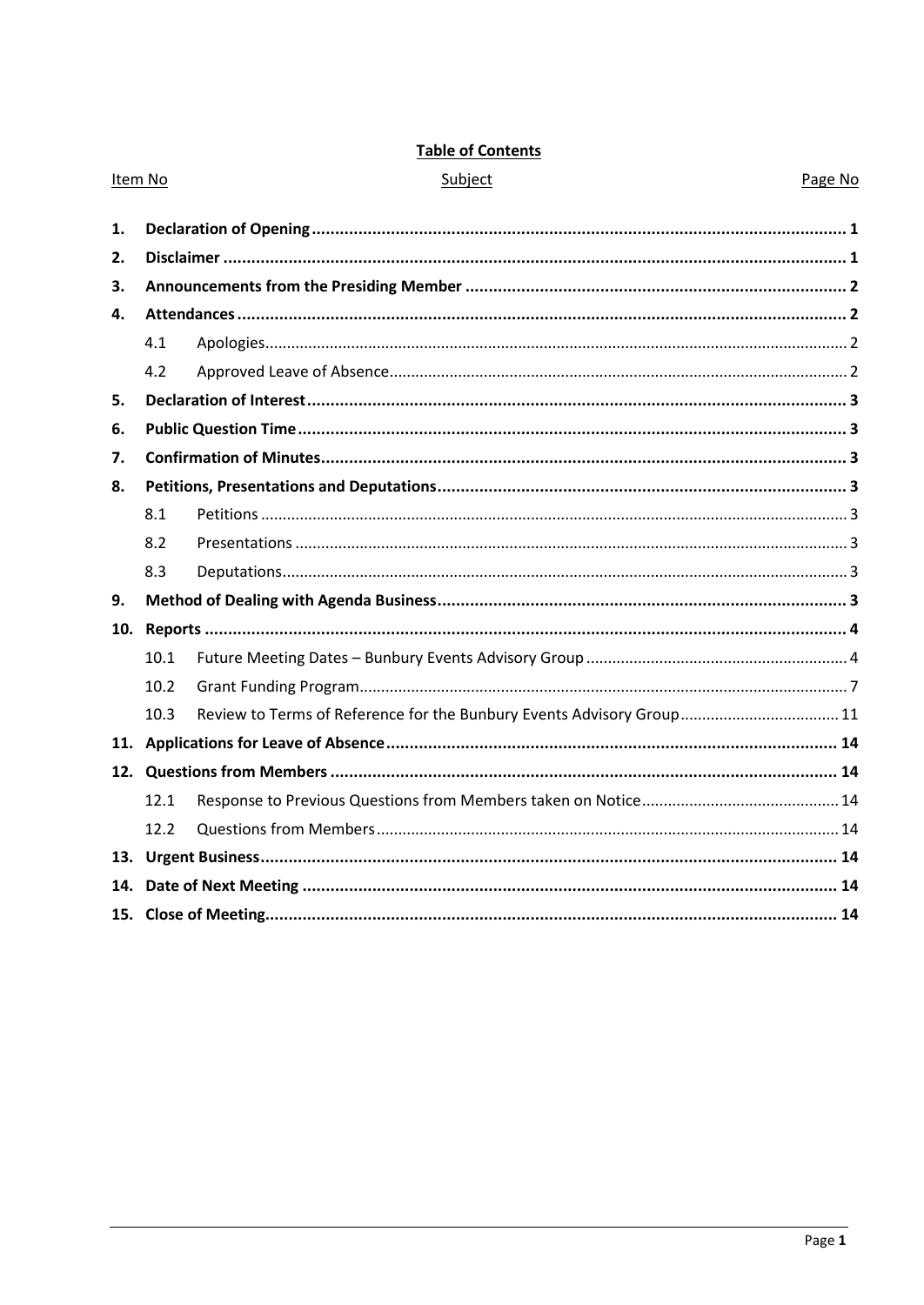# **Acknowledgement of Country**

\_\_\_\_\_\_\_\_\_\_\_\_\_\_\_\_\_\_\_\_\_\_\_\_\_\_\_\_\_\_\_\_\_\_\_\_\_\_\_\_\_\_\_\_\_\_\_\_\_\_\_\_\_\_\_\_\_\_\_\_\_\_\_\_\_\_\_\_\_\_\_\_\_\_\_\_\_\_

We acknowledge the Traditional Custodians of this land, the Wardandi Noongar people, and pay our respects to Elders past, present and future.

# **Vision**

Bunbury: welcoming and full of opportunities.

# **Organisational Values**

# #WEARECOB

|                     | We are one team                                    |  |  |  |  |
|---------------------|----------------------------------------------------|--|--|--|--|
|                     | We keep each other safe                            |  |  |  |  |
| WE ARE COMMUNITY    | We display empathy and respect                     |  |  |  |  |
|                     | We have fun and celebrate our successes            |  |  |  |  |
|                     | We work together to achieve great outcomes         |  |  |  |  |
|                     | We are open to opportunities                       |  |  |  |  |
|                     | We actively listen and think things through        |  |  |  |  |
| <b>WE ARE OPEN</b>  | We are inclusive and treat everyone equally        |  |  |  |  |
|                     | We are honest and open in our communications       |  |  |  |  |
|                     | We are open to feedback to improve our performance |  |  |  |  |
|                     | We lead the change, we own it                      |  |  |  |  |
|                     | We trust and empower each other                    |  |  |  |  |
| <b>WE ARE BRAVE</b> | We have the difficult conversations early          |  |  |  |  |
|                     | We hold ourselves to the highest standard          |  |  |  |  |
|                     | We have the courage to improve and simplify        |  |  |  |  |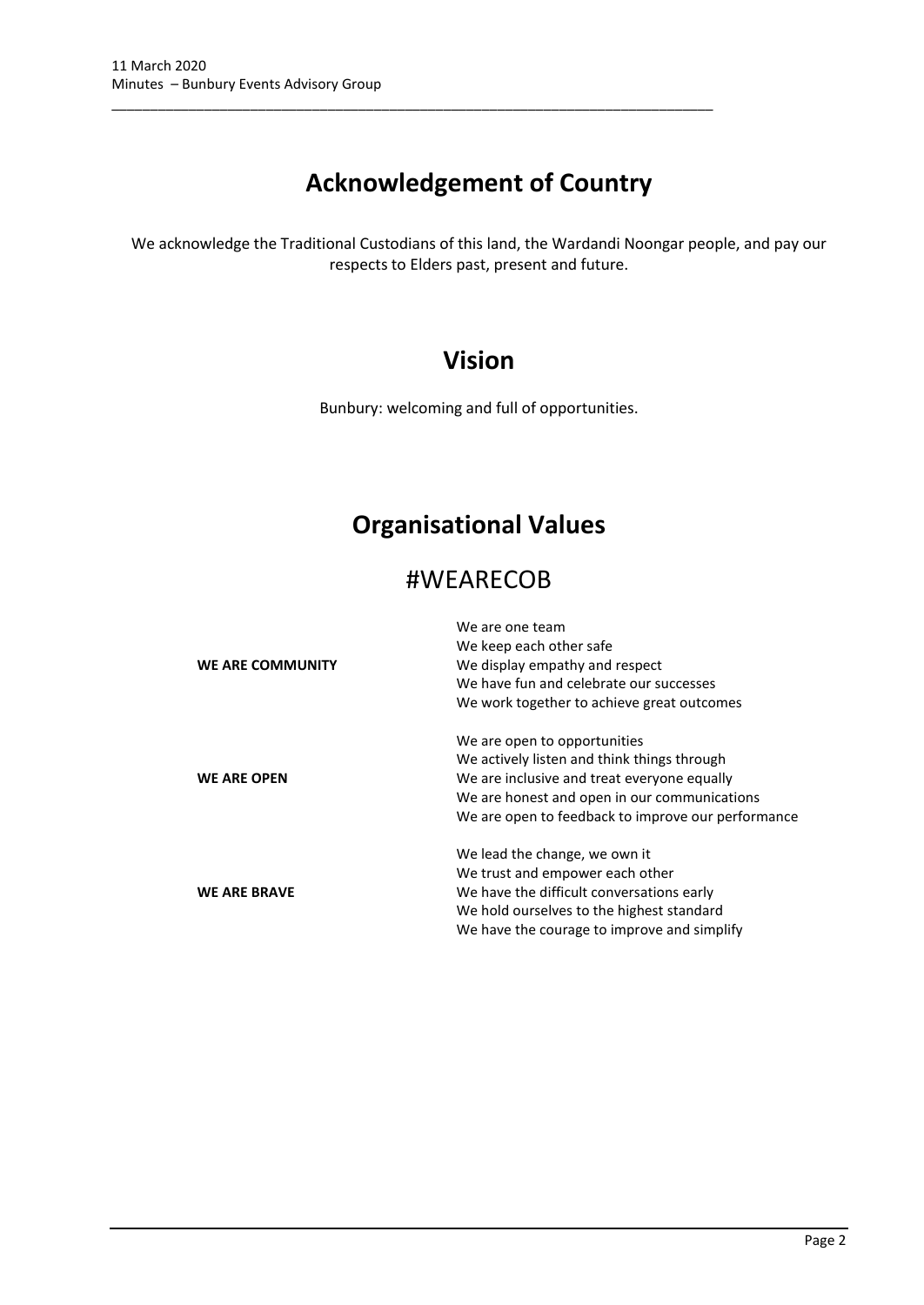

# **Bunbury Events Advisory Group**

# **Minutes**

**11 March 2020**

Members of the public to note that recommendations made by this committee are not final and will be subject to adoption (or otherwise) at a future meeting of the Bunbury City Council.

# <span id="page-3-0"></span>**1. Declaration of Opening**

The Director of Sustainable Communities declared the meeting open at 10:33am.

As this is the first meeting of the Bunbury Events Advisory Group since the 2019 local government elections, the committee is required to elect a Presiding Member from amongst themselves in accordance with Section 5.12 of the Local Government Act 1995.

The Director of Sustainable Communities called for nominations for the position of Presiding Member.

#### **Outcome of the Meeting held 11 March 2020**

Cr Yip nominated Cr Kozisek as the Presiding Member. Cr Kozisek accepted the nomination and was subsequently elected to the position unanimously.

The Presiding Member put the motion to the vote and it was adopted to become the Committee's decision on the matter.

#### **Committee Decision**

That Cr Kozisek be appointed as the Presiding Member of the Bunbury Events advisory Group

CARRIED 9 votes "for" / Nil votes "against"

## <span id="page-3-1"></span>**2. Disclaimer**

Not applicable to this committee.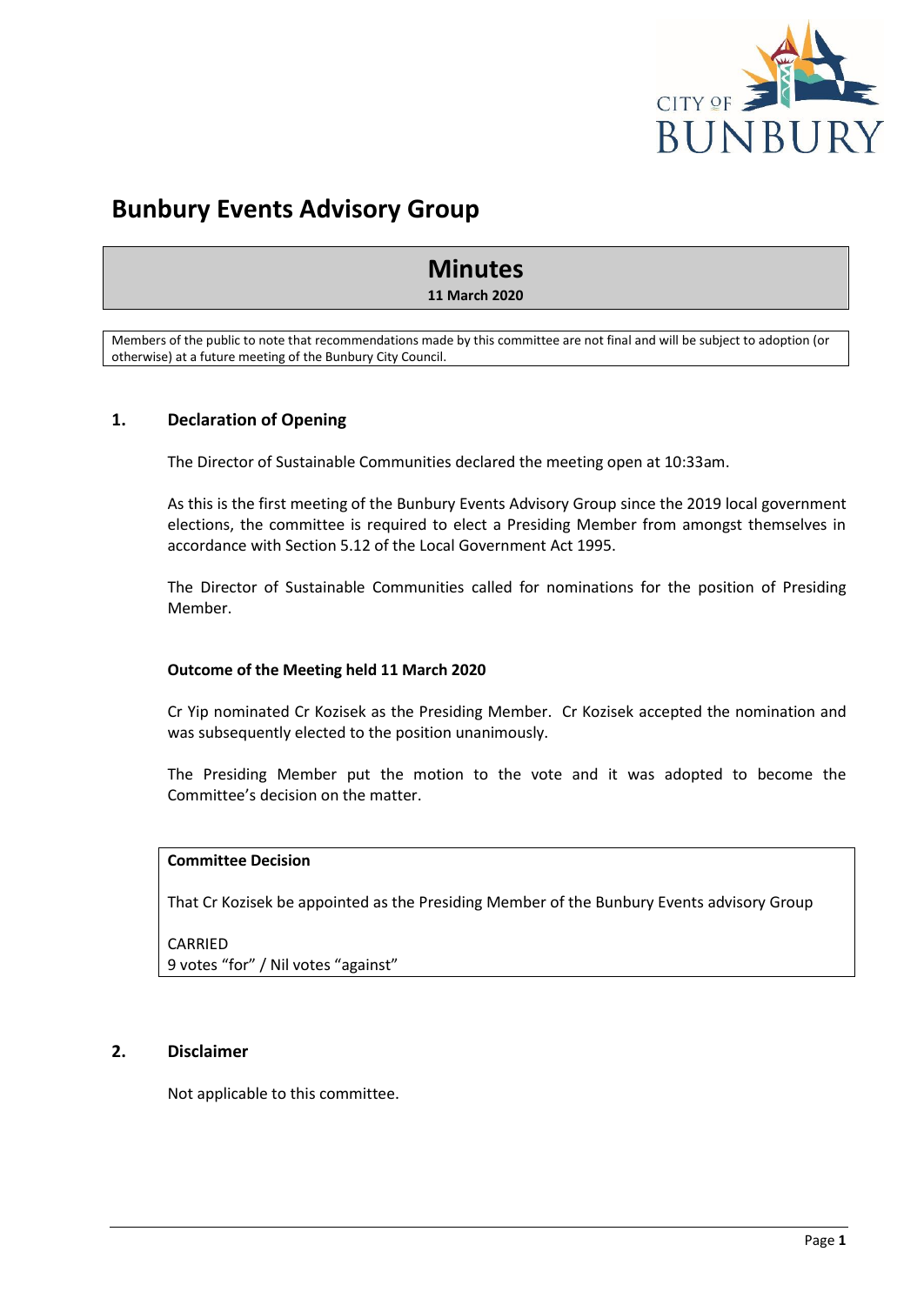# <span id="page-4-0"></span>**3. Announcements from the Presiding Member**

\_\_\_\_\_\_\_\_\_\_\_\_\_\_\_\_\_\_\_\_\_\_\_\_\_\_\_\_\_\_\_\_\_\_\_\_\_\_\_\_\_\_\_\_\_\_\_\_\_\_\_\_\_\_\_\_\_\_\_\_\_\_\_\_\_\_\_\_\_\_\_\_\_\_\_\_\_\_

The Presiding Member thanked all past BEAG Committee members for their efforts, and advised that she looked forward to contributing to the committee.

# <span id="page-4-1"></span>**4. Attendances**

*Committee Members:*

| <b>Member Name</b>                  | <b>Representing</b>                                |  |
|-------------------------------------|----------------------------------------------------|--|
| Cr Amanda Yip                       | City of Bunbury                                    |  |
| Cr Karen Steele                     | City of Bunbury                                    |  |
| Cr Cheryl Kozisek                   | City of Bunbury                                    |  |
| Mark Seaward (proxy for David Kerr) | Bunbury Geographe Chamber of Commerce and Industry |  |
| Suzanne Clarke                      | <b>Bunbury Regional Entertainment Centre</b>       |  |
| Christina Mitchell                  | Tourism Representative                             |  |
| Peter Jago                          | <b>Community Representative</b>                    |  |
| <b>Richard Murphy</b>               | <b>Community Representative</b>                    |  |
| <b>Ashley Hastie</b>                | <b>Community Representative</b>                    |  |
| Simon Rose                          | <b>Community Representative</b>                    |  |

# *Support Staff (non-voting):*

| <b>Name</b>     | <b>Title</b>                                 | Representing                                   |  |  |
|-----------------|----------------------------------------------|------------------------------------------------|--|--|
| Gary Barbour    | <b>Director Sustainable Communities</b>      | City of Bunbury                                |  |  |
| Kerry Shaw      | Manager People and Place                     | City of Bunbury                                |  |  |
| Juaini Taylor   | Senior Events Officer                        | City of Bunbury                                |  |  |
| Anissa Williams | Tourism Marketing and Development<br>Manager | Bunbury<br>Tourism<br>Geographe<br>Partnership |  |  |

## <span id="page-4-2"></span>**4.1 Apologies**

Richard Murphy and David Kerr are apologies for the meeting.

# <span id="page-4-3"></span>**4.2 Approved Leave of Absence**

Nil.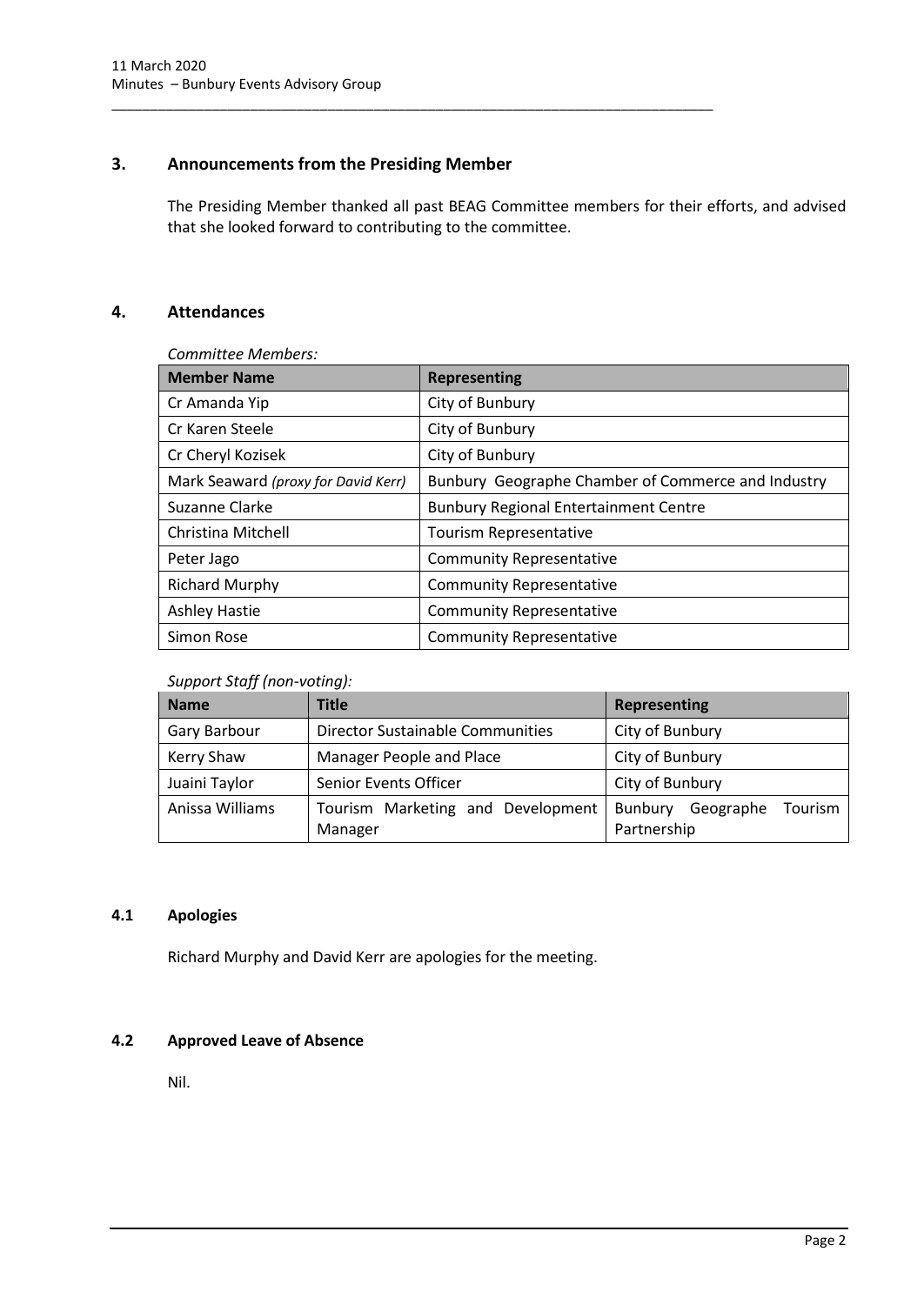# <span id="page-5-0"></span>**5. Declaration of Interest**

IMPORTANT: Committee members to complete a "Disclosure of Interest" form for each item on the agenda in which they wish to disclose a financial/proximity/impartiality interest. They should give the form to the Presiding Member before the meeting commences. After the meeting, the form is to be forwarded to the Administration Services Section for inclusion in the Corporate Financial Disclosures Register.

\_\_\_\_\_\_\_\_\_\_\_\_\_\_\_\_\_\_\_\_\_\_\_\_\_\_\_\_\_\_\_\_\_\_\_\_\_\_\_\_\_\_\_\_\_\_\_\_\_\_\_\_\_\_\_\_\_\_\_\_\_\_\_\_\_\_\_\_\_\_\_\_\_\_\_\_\_\_

Nil.

## <span id="page-5-1"></span>**6. Public Question Time**

Not applicable

# <span id="page-5-2"></span>**7. Confirmation of Minutes**

This is the inaugural meeting of this Committee and as such there are no Minutes to be confirmed.

## <span id="page-5-3"></span>**8. Petitions, Presentations and Deputations**

#### <span id="page-5-4"></span>**8.1 Petitions**

Nil

#### <span id="page-5-5"></span>**8.2 Presentations**

Nil

#### <span id="page-5-6"></span>**8.3 Deputations**

Nil

#### <span id="page-5-7"></span>**9. Method of Dealing with Agenda Business**

Items on the Agenda were dealt with in the order which they appeared.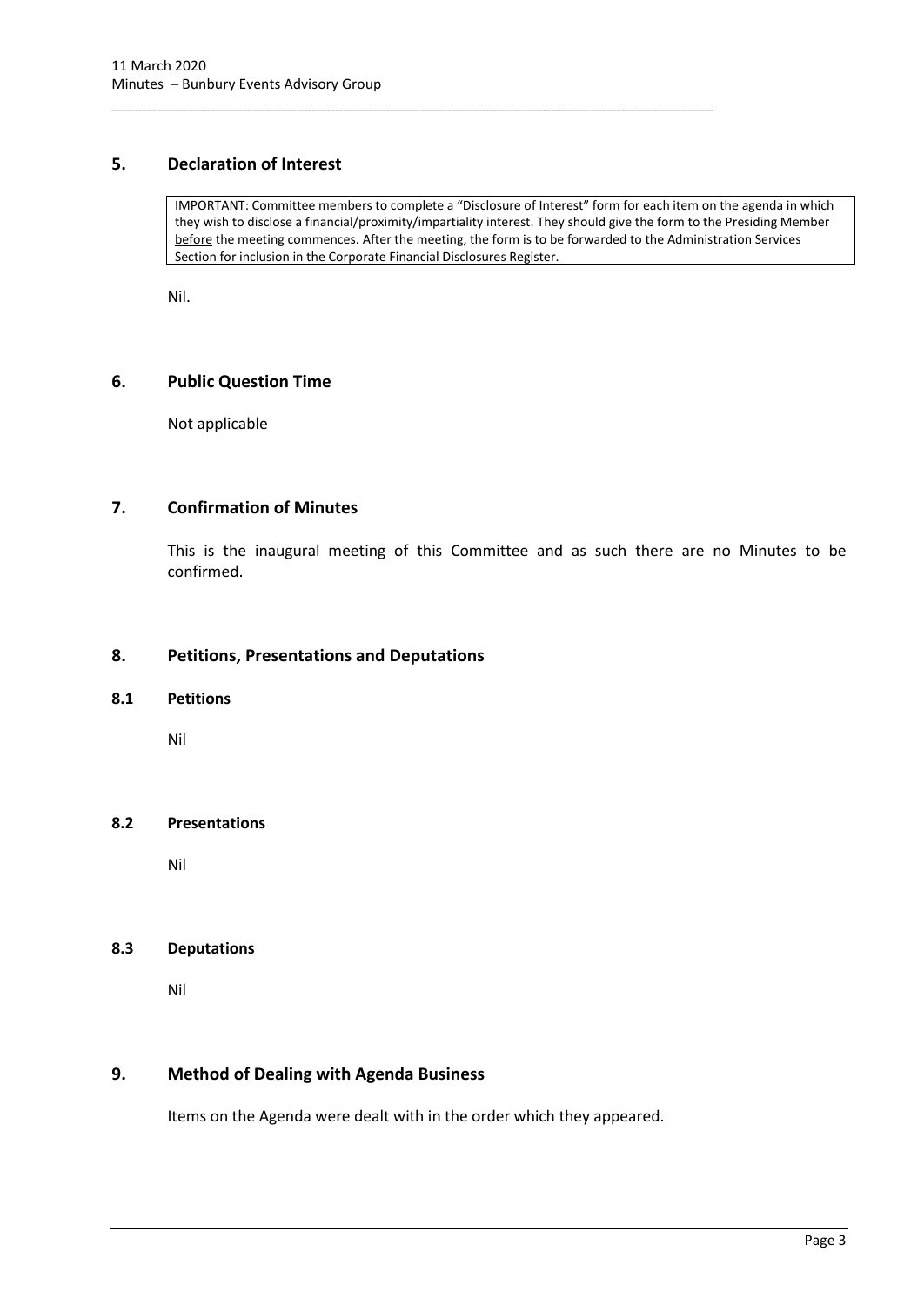#### <span id="page-6-0"></span>**10. Reports**

#### <span id="page-6-1"></span>**10.1 Future Meeting Dates – Bunbury Events Advisory Group**

\_\_\_\_\_\_\_\_\_\_\_\_\_\_\_\_\_\_\_\_\_\_\_\_\_\_\_\_\_\_\_\_\_\_\_\_\_\_\_\_\_\_\_\_\_\_\_\_\_\_\_\_\_\_\_\_\_\_\_\_\_\_\_\_\_\_\_\_\_\_\_\_\_\_\_\_\_\_

| <b>Applicant/Proponent:</b>  | Internal Report                                |  |                             |  |
|------------------------------|------------------------------------------------|--|-----------------------------|--|
| <b>Responsible Officer:</b>  | Juaini Taylor, Senior Events Officer           |  |                             |  |
| <b>Responsible Manager:</b>  | Kerry Shaw, Acting Manager People and Place    |  |                             |  |
| Executive:                   | Gary Barbour, Director Sustainable Communities |  |                             |  |
| <b>Authority/Discretion:</b> | Advocacy                                       |  | Review                      |  |
|                              | Executive/Strategic                            |  | Quasi-Judicial              |  |
|                              | Legislative                                    |  | <b>Information Purposes</b> |  |
| <b>Attachments:</b>          | Nil                                            |  |                             |  |

#### **Summary**

The purpose of this report is for the committee to consider a program of future meeting dates for the Bunbury Events Advisory Group.

## **Executive Recommendation**

That the Bunbury Events Advisory Group:

- 1. Endorse the following meeting dates for 2020 for the Bunbury Events Advisory Group be adopted:
	- 10:30am-12:30pm, Wednesday 11 March 2020
	- 9:30am-11:30am, Wednesday 13 May 2020
	- 9:30am-11:30am, Wednesday 8 July 2020
	- 9:30am-11:30am, Wednesday 9 September 2020
	- 9:30am-11:30am, Wednesday 11 November 2020
- 2. Agree that in addition to the ordinary BEAG meetings, members will attend a special BEAG meeting on Wednesday 24 June 2020 at 9:30am-2.30pm, to assess the annual Grant Funding Program, Events and CBD Summer Events Categories.

#### **Strategic Relevance**

| Theme 4       | Our City                                                              |
|---------------|-----------------------------------------------------------------------|
| Goal          | Civic leadership, partnerships and sound governance in delivering     |
|               | with and for the community.                                           |
| Objective 4.2 | A highly engaged and involved community, working together on strategy |
|               | development and implementation.                                       |

#### **Regional Impact Statement**

The Bunbury Event Advisory Group (BEAG) aims to attract, support and promote events that deliver community and economic benefit and add vibrancy to Greater Bunbury.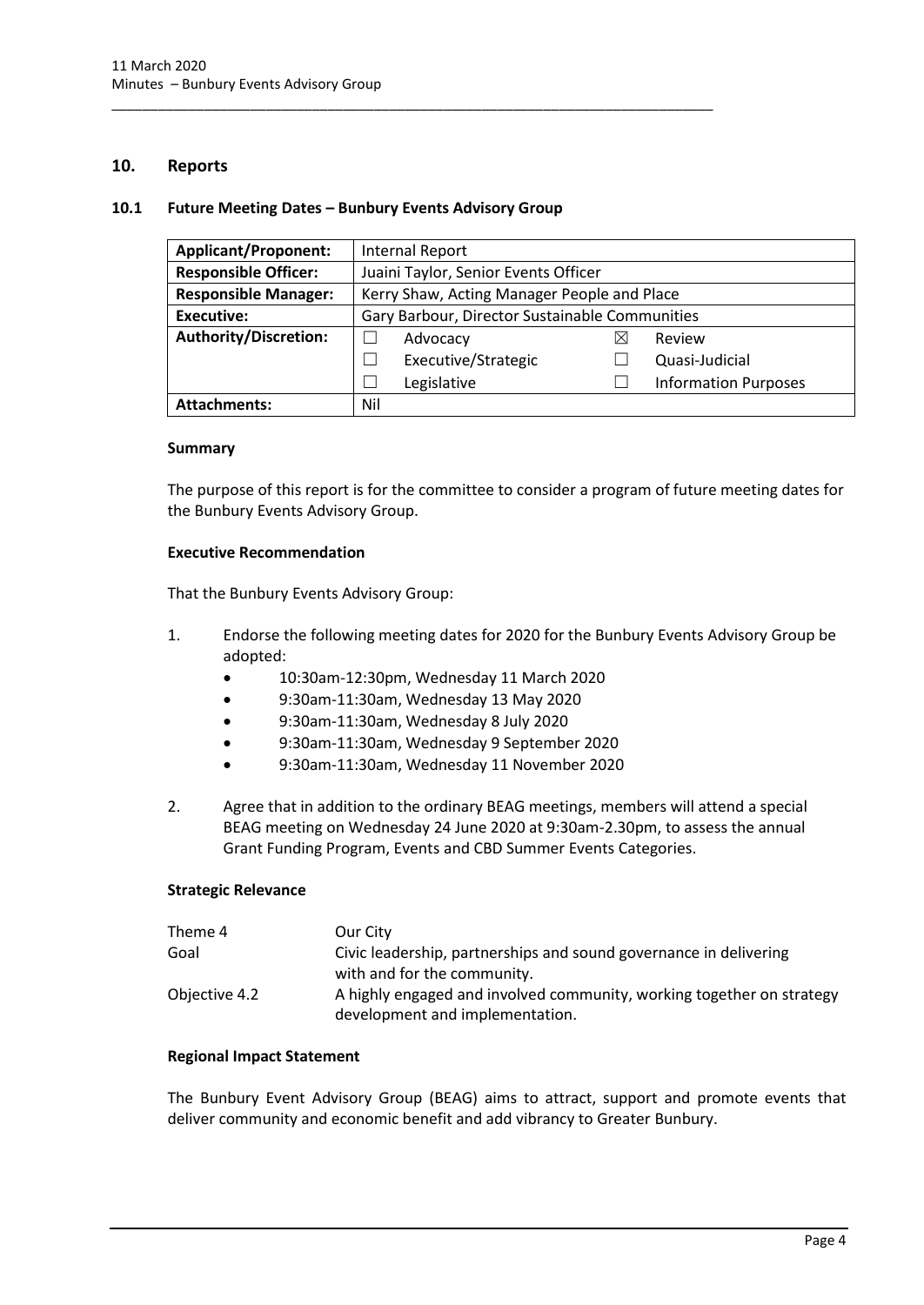#### **Background**

At its meeting held 26 November 2013 Council decided (335/13) the following which has set a precedent for new Committees:

\_\_\_\_\_\_\_\_\_\_\_\_\_\_\_\_\_\_\_\_\_\_\_\_\_\_\_\_\_\_\_\_\_\_\_\_\_\_\_\_\_\_\_\_\_\_\_\_\_\_\_\_\_\_\_\_\_\_\_\_\_\_\_\_\_\_\_\_\_\_\_\_\_\_\_\_\_\_

Council Decision 335/13

## *"That Council:*

- *1. Request that the Committees retained appoint a Councillor as the Presiding Member to enable more effective reporting back to Council in relation to Committee items and recommendations.*
- *2. Require that the Minutes of all Committees are to be provided to Council for noting with a separate report being provided on all items requiring a resolution of Council.*
- *3. Require each Committee to set an annual meeting program which will be advertised to enable members of the public to attend.*
- *4. Require all agendas for each of the Committees to be made available on the Council's website and distributed to all Councillors prior to each meeting.*
- *5. Request that each of the Committees commence a review of their terms of reference in March 2015 to enable a complete review of the operations to be completed prior to the next Ordinary Elections."*

## **Council Policy Compliance**

Not applicable.

#### **Legislative Compliance**

*Local Government Act 1995.*

#### **Officer Comments**

It is suggested that this committee meet every two months from 11 March 2020.

In keeping with the timing of this meeting, it is proposed to hold meetings at 9:30am on the second Wednesday of each March, May, July, September and November of 2020. The schedule would therefore be:

- 10:30am-12:30pm, Wednesday 11 March 2020
- 9:30am-11:30am, Wednesday 13 May 2020
- 9:30am-11:30am, Wednesday 8 July 2020
- 9:30am-11:30am, Wednesday 9 September 2020
- 9:30am-11:30am, Wednesday 11 November 2020

In addition to the ordinary BEAG meetings, a special BEAG meeting to be held on Wednesday 24 June 2020 at 9:30am-2:30pm, to assess the annual Grant Funding Program, Events and CBD Summer Events Categories. This date is post council 2020/21 budget adoption, which will provide a clear indication of the amounts that is available for funding distribution.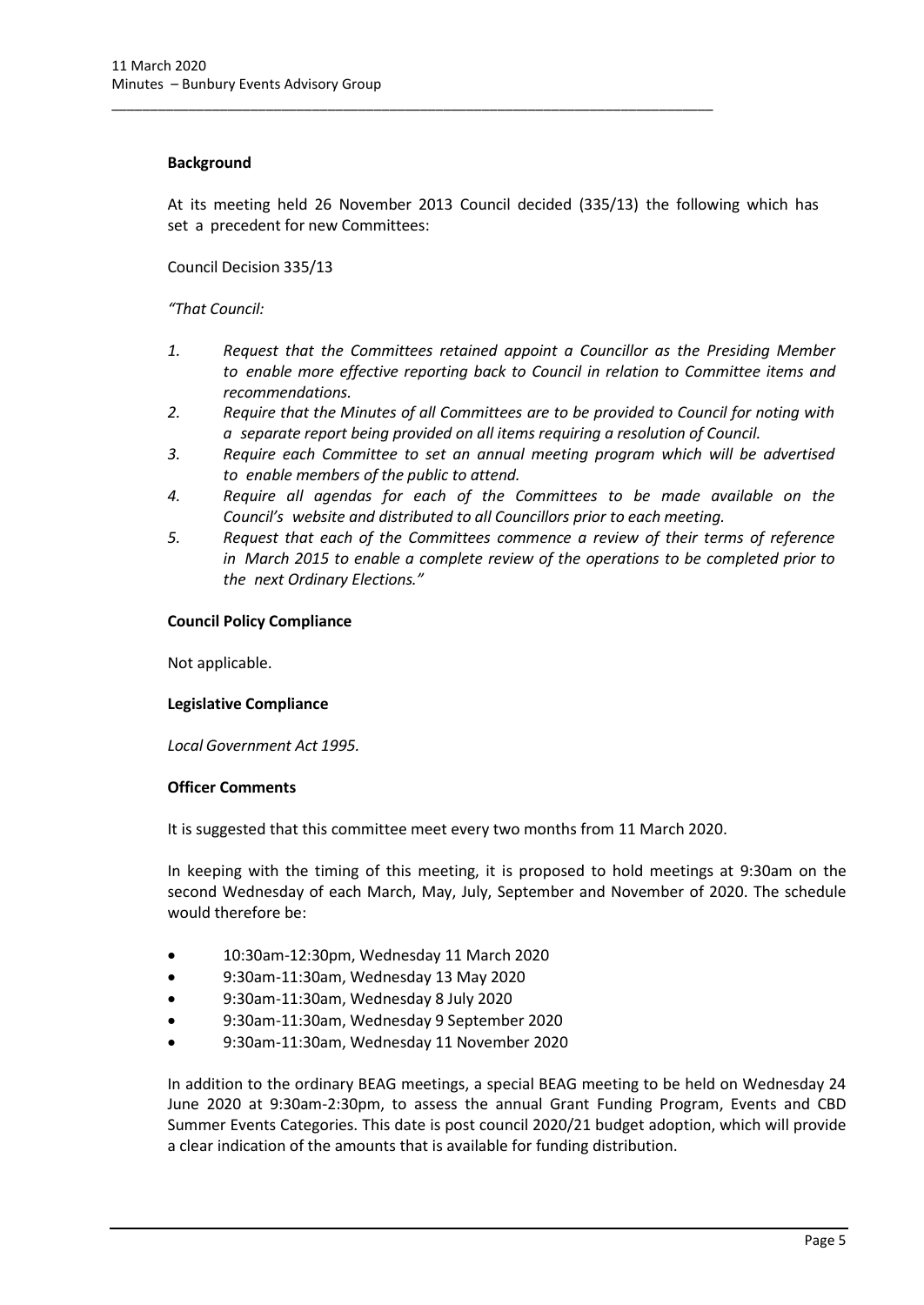## **Analysis of Financial and Budget Implications**

\_\_\_\_\_\_\_\_\_\_\_\_\_\_\_\_\_\_\_\_\_\_\_\_\_\_\_\_\_\_\_\_\_\_\_\_\_\_\_\_\_\_\_\_\_\_\_\_\_\_\_\_\_\_\_\_\_\_\_\_\_\_\_\_\_\_\_\_\_\_\_\_\_\_\_\_\_\_

There are no financial or budgetary implications arising from the recommendations of this report.

#### **Community Consultation**

Nil **Councillor/Officer Consultation**

Nil

## **Applicant Consultation**

Not applicable.

#### **Timeline: Council Decision Implementation**

Not applicable.

#### **Outcome of the Meeting held 11 March 2020**

The recommendation (as printed) was moved Cr Steele, seconded Cr Yip.

The Presiding Member put the motion to the vote and it was adopted to become the Committee's decision on the matter.

# **Committee Decision**

That the Bunbury Events Advisory Group:

- 1. Endorse the following meeting dates for 2020 for the Bunbury Events Advisory Group be adopted:
	- 10:30am-12:30pm, Wednesday 11 March 2020
	- 9:30am-11:30am, Wednesday 13 May 2020
	- 9:30am-11:30am, Wednesday 8 July 2020
	- 9:30am-11:30am, Wednesday 9 September 2020
	- 9:30am-11:30am, Wednesday 11 November 2020
- 2. Agree that in addition to the ordinary BEAG meetings, members will attend a special BEAG meeting on Wednesday 24 June 2020 at 9:30am-2.30pm, to assess the annual Grant Funding Program, Events and CBD Summer Events Categories.

CARRIED 9 votes "for" / Nil votes "against"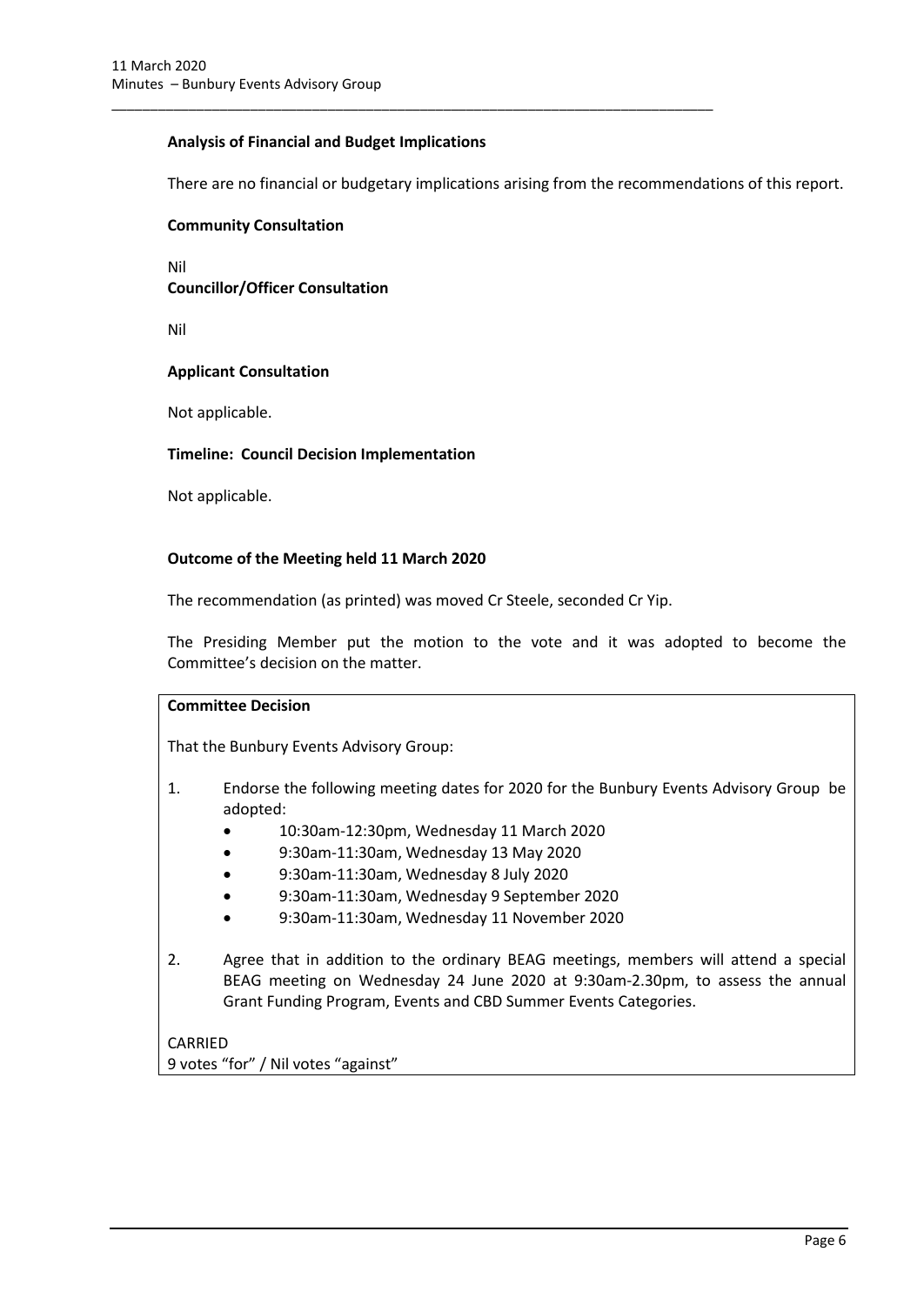#### <span id="page-9-0"></span>**10.2 Grant Funding Program**

| <b>Applicant/Proponent:</b> | Internal                                       |           |                             |  |
|-----------------------------|------------------------------------------------|-----------|-----------------------------|--|
| <b>Responsible Officer:</b> | Juaini Taylor, Senior Events Officer           |           |                             |  |
| <b>Responsible Manager:</b> | Kerry Shaw, A/Manager People and Place         |           |                             |  |
| Executive:                  | Gary Barbour, Director Sustainable Communities |           |                             |  |
| <b>Authority/Discretion</b> | Advocacy                                       | $\bowtie$ | Review                      |  |
|                             | Executive/Strategic                            |           | Quasi-Judicial              |  |
|                             | Legislative                                    |           | <b>Information Purposes</b> |  |
|                             |                                                |           |                             |  |
| <b>Attachments:</b>         | Nil                                            |           |                             |  |

\_\_\_\_\_\_\_\_\_\_\_\_\_\_\_\_\_\_\_\_\_\_\_\_\_\_\_\_\_\_\_\_\_\_\_\_\_\_\_\_\_\_\_\_\_\_\_\_\_\_\_\_\_\_\_\_\_\_\_\_\_\_\_\_\_\_\_\_\_\_\_\_\_\_\_\_\_\_

#### **Summary**

The purpose of this report is to provide the BEAG an outline of the City's annual Grant Funding Program, which is set to open on 1 April 2020.

#### **Executive Recommendation**

That the BEAG note the City's Grant Funding Program will commence on 1 April 2020.

#### **Strategic Relevance**

| Theme 4       | Our City                                                               |
|---------------|------------------------------------------------------------------------|
| Goal          | Civic Leadership, partnerships and sound governance in delivering with |
|               | and for the community                                                  |
| Objective 4.4 | A skilled organisation, which exercises responsible asset stewardship, |
|               | sound financial management, and exemplary customer service             |

#### **Regional Impact Statement**

The Bunbury Event Advisory Group (BEAG) aims to attract, support and promote events that deliver community and economic benefit and add vibrancy to Greater Bunbury.

#### **Background**

The City of Bunbury provides funding for a range of programs, events and activities each year to enhance the community and economy. The Grant Program aims to be thorough yet transparent and enable a range of quality and diverse events to take place.

A total of \$475,925.00 was available to distribute to grants funding in the 2019-20 budget, which was made up from the following categories and their budgets:

- 1. Seed, \$60,000
- 2. CBD Summer Events, \$15,000
- 3. Events, \$253,750
- 4. Community, \$101,500
- 5. Arts, \$20,300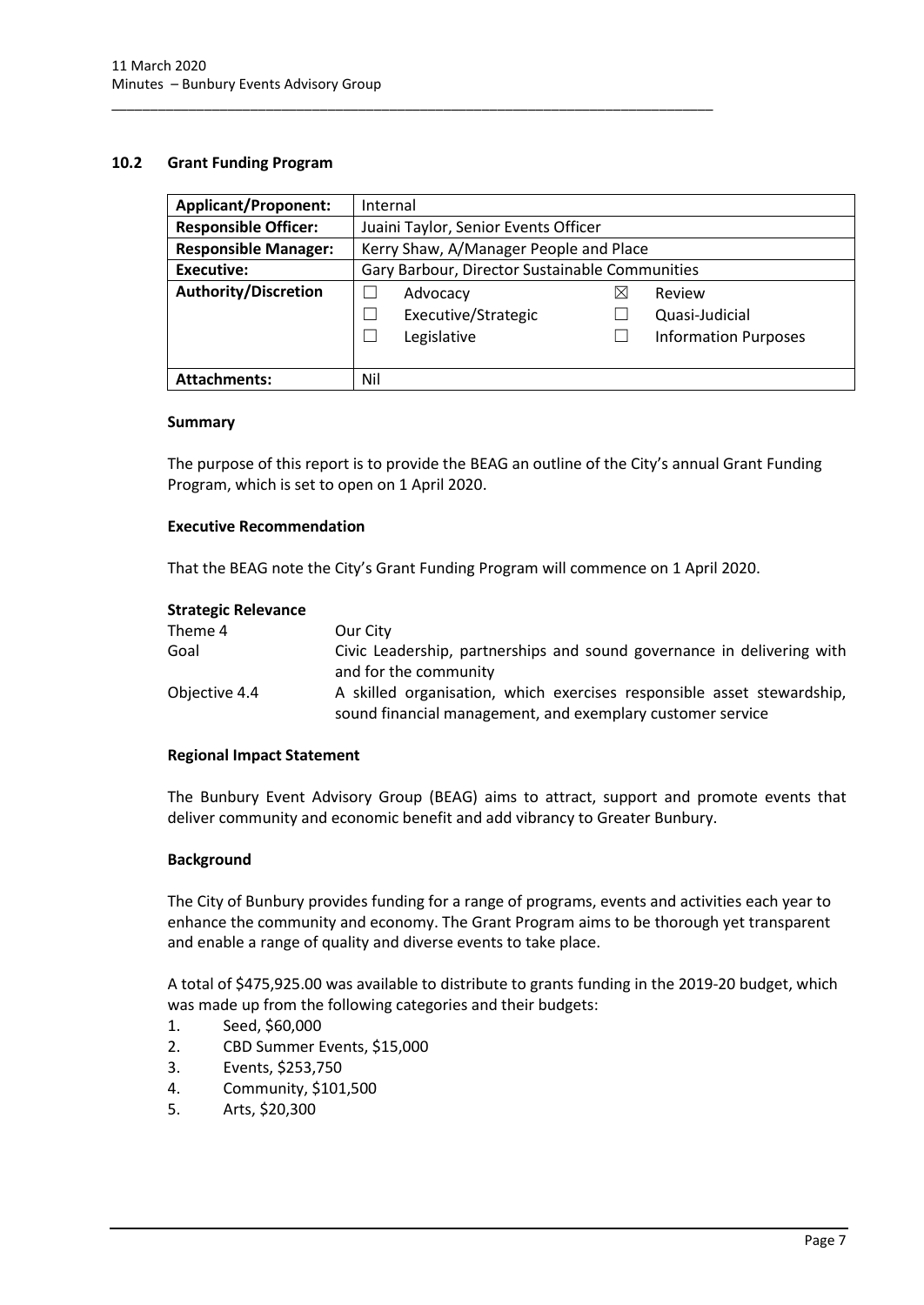The previous BEAG working group members discussed the funding guidelines and approved the below recommendations to improve and simplify the grants process at its meeting held 28 August 2019.

*"BEAG agreed for Council officers to conduct the following:* 

\_\_\_\_\_\_\_\_\_\_\_\_\_\_\_\_\_\_\_\_\_\_\_\_\_\_\_\_\_\_\_\_\_\_\_\_\_\_\_\_\_\_\_\_\_\_\_\_\_\_\_\_\_\_\_\_\_\_\_\_\_\_\_\_\_\_\_\_\_\_\_\_\_\_\_\_\_\_

- *a. Trial a Smartygrants online course in a workshop setting for the next funding round, instead of the standard information sessions;*
- *b. Require applicants to contact the City regarding their activity prior to being able to access Smartygrants;*
- *c. Separate and assess applications to minor and major categories;*
- *d. Allocate a rough percentage of funding to the minor and major categories based on previous rounds, and use this historical allocation as the rough cut-off line;*
- *e. Allocate funding in each category from the top down, and allocate an average pool for community events as a guide;*
- *f. Review the process and criteria for the minor community funding category;*
- *g. Amend the selection criteria to stipulate that the City's previous experience with an applicant may affect the outcome of their application;*
- *h. Introduce a new officer acquittal form for the next year's Panel to view when assessing applications;*
- *i. Insert a clause on the funding application stating that 'no lobbying of councillors is allowed, as this will affect future funding chances';*
- *j. Hold a separate meeting for funding allocations, with an extended meeting time and no other business. "*

## **Council Policy Compliance**

This report relates to current Council Policy *Grant Funding Program.*

#### **Legislative Compliance**

*Local Government Act 1995*

#### **Officer Comments**

This report is for noting in particular for new members, as the previous members reviewed and made changes to the upcoming grant program guidelines in August 2019.

#### **Analysis of Financial and Budget Implications**

It is envisaged that similar budget amounts will be available for distribution in each funding category, for the next financial year, which are as follows:

- 1. Seed, \$60,000
- 2. CBD Summer Events, \$15,000
- 3. Events, \$253,750
- 4. Community, \$101,500
- 5. Arts, \$20,300

#### **Community Consultation**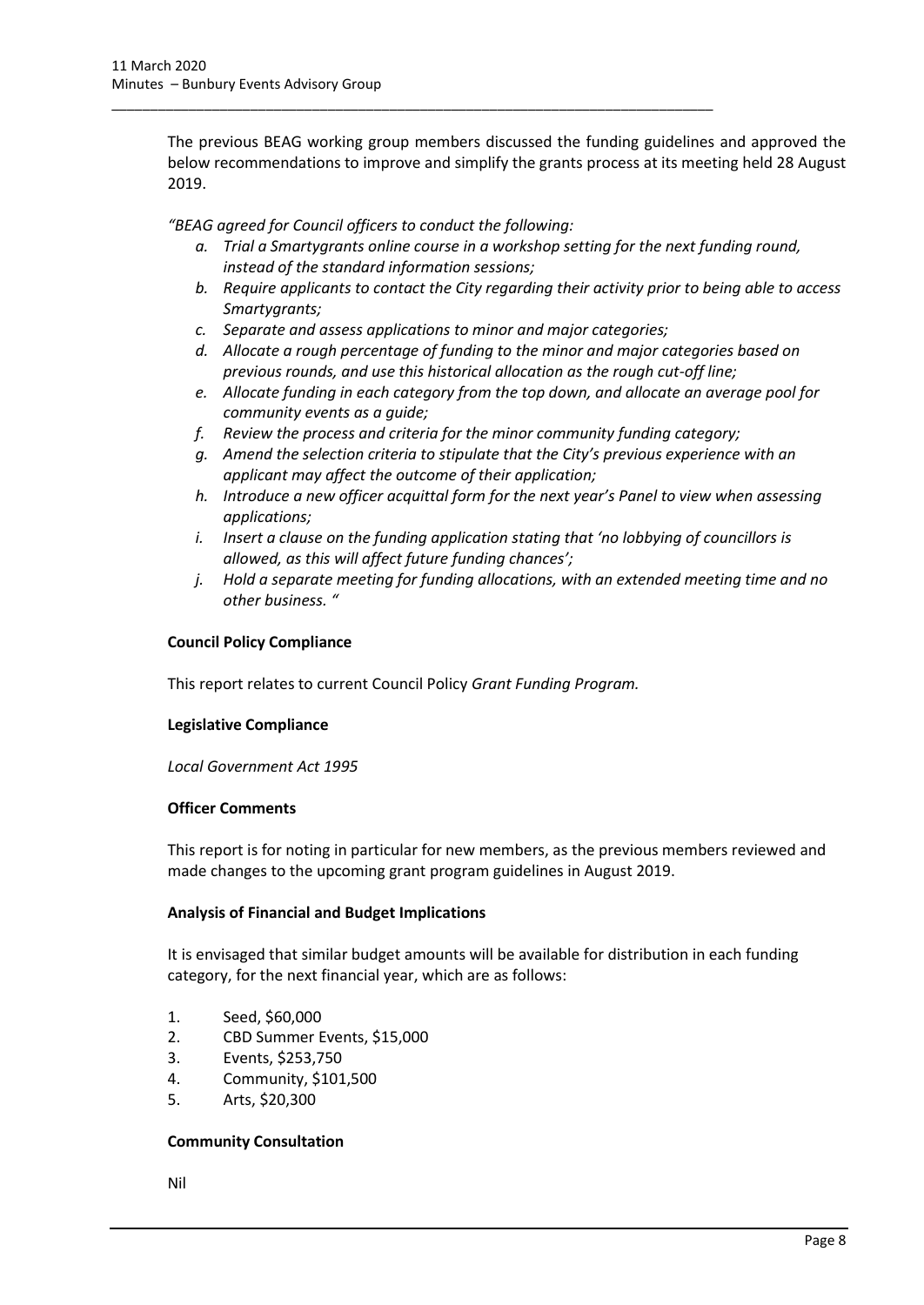#### **Councillor/Officer Consultation**

Nil.

#### **Applicant Consultation**

Not applicable

## **Timeline: Council Decision Implementation**

The Grant Program will commence 1 April 2020.

## **Outcome of the Meeting held 11 March 2020**

At the Meeting a Motion was moved Christina Mitchell, seconded Ashley Hastie:

\_\_\_\_\_\_\_\_\_\_\_\_\_\_\_\_\_\_\_\_\_\_\_\_\_\_\_\_\_\_\_\_\_\_\_\_\_\_\_\_\_\_\_\_\_\_\_\_\_\_\_\_\_\_\_\_\_\_\_\_\_\_\_\_\_\_\_\_\_\_\_\_\_\_\_\_\_\_

That the Bunbury Events Advisory Committee:

- 1. Note the City's Grant Funding Program will commence on 1 April 2020.
- 2. Amend the eligibility criteria for the CBD Summer Events Program and remove the first line as follows:

*To be eligible for CBD Summer Event Fund funding the following criteria need to be met:*  • *All three (3) events must be delivered by one (1) applicant.* 

- *The event must take place in the CBD area and have a connection to Victoria Street*
- *The event must be open to the general public and accessible*
- *Applicants must be incorporated OR have an Australian Business Number (ABN) OR a statement by supplier form*
- *Applicants must have Public Liability Insurance to the value of \$10,000,000*
- *The event must promote the City of Bunbury in a positive manner*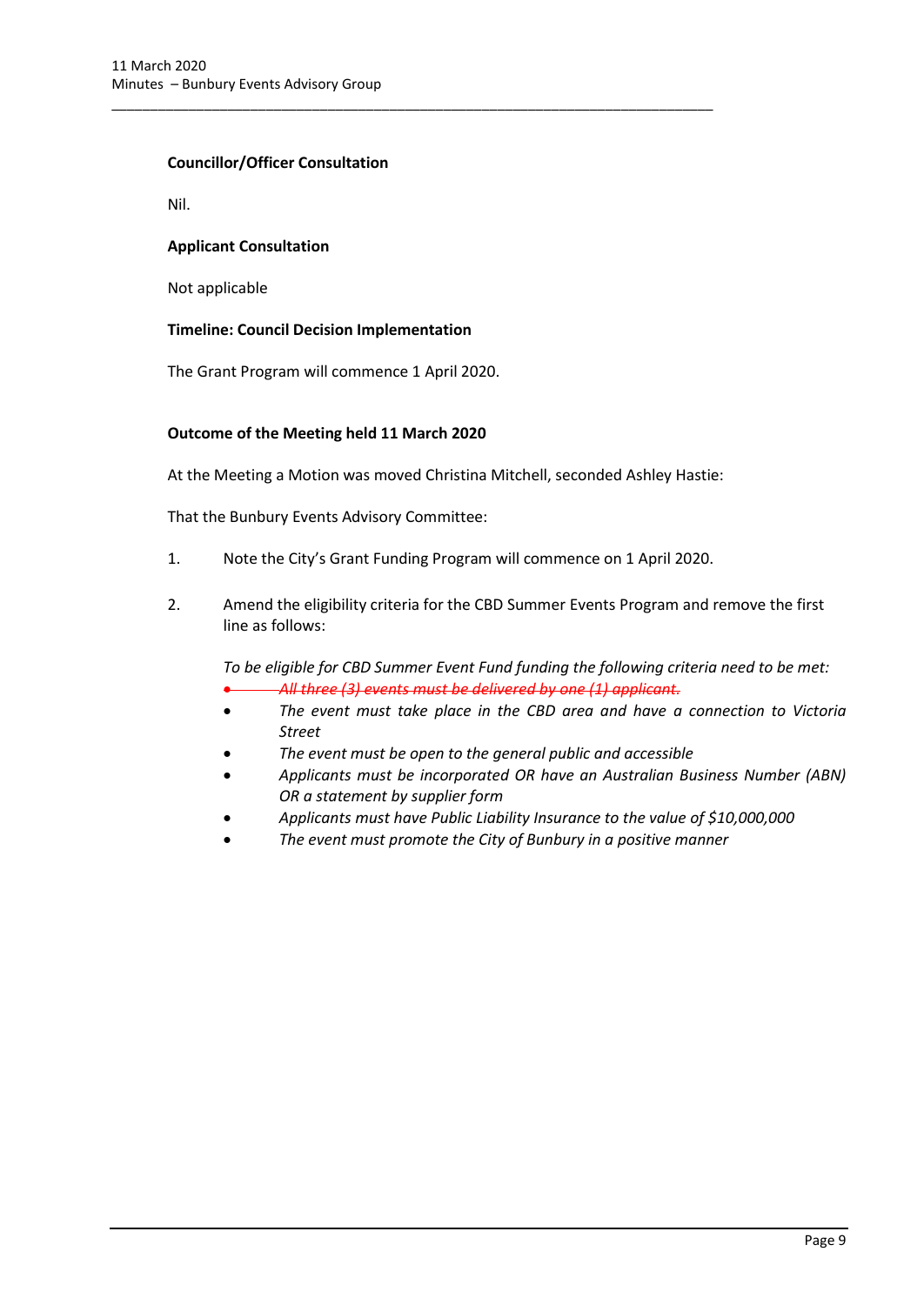The Presiding Member put the motion to the vote and it was adopted to become the Committee's decision on the matter.

#### **Committee Decision**

That the Bunbury Events Advisory Committee:

1. Note the City's Grant Funding Program will commence on 1 April 2020.

\_\_\_\_\_\_\_\_\_\_\_\_\_\_\_\_\_\_\_\_\_\_\_\_\_\_\_\_\_\_\_\_\_\_\_\_\_\_\_\_\_\_\_\_\_\_\_\_\_\_\_\_\_\_\_\_\_\_\_\_\_\_\_\_\_\_\_\_\_\_\_\_\_\_\_\_\_\_

2. Amend the eligibility criteria for the CBD Summer Events Program and remove the first line as follows:

*To be eligible for CBD Summer Event Fund funding the following criteria need to be met:*  • *All three (3) events must be delivered by one (1) applicant.* 

- *The event must take place in the CBD area and have a connection to Victoria Street*
- *The event must be open to the general public and accessible*
- *Applicants must be incorporated OR have an Australian Business Number (ABN) OR a statement by supplier form*
- *Applicants must have Public Liability Insurance to the value of \$10,000,000*
- *The event must promote the City of Bunbury in a positive manner*

## CARRIED

9 votes "for" / Nil votes "against"

**Note: Following the meeting, the decision was made to defer the funding round due to state government directives on events and public meetings due to the COVID-19 Corona Virus.**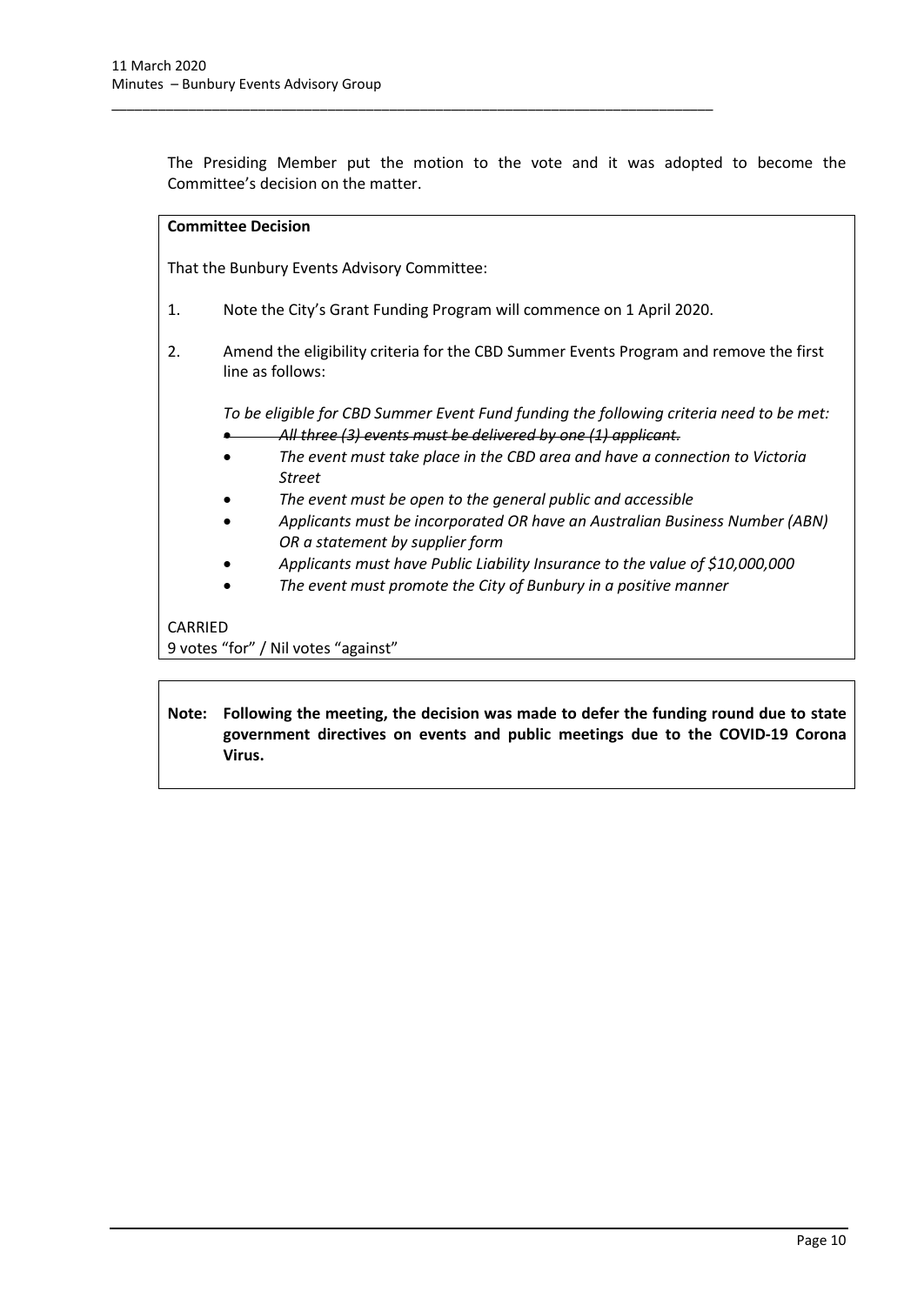#### <span id="page-13-0"></span>**10.3 Review to Terms of Reference for the Bunbury Events Advisory Group**

\_\_\_\_\_\_\_\_\_\_\_\_\_\_\_\_\_\_\_\_\_\_\_\_\_\_\_\_\_\_\_\_\_\_\_\_\_\_\_\_\_\_\_\_\_\_\_\_\_\_\_\_\_\_\_\_\_\_\_\_\_\_\_\_\_\_\_\_\_\_\_\_\_\_\_\_\_\_

| <b>Applicant/Proponent:</b> | Internal                                       |   |                             |  |
|-----------------------------|------------------------------------------------|---|-----------------------------|--|
| <b>Responsible Officer:</b> | Juaini Taylor, Senior Events Officer           |   |                             |  |
| <b>Responsible Manager:</b> | Kerry Shaw, A/Manager People and Place         |   |                             |  |
| Executive:                  | Gary Barbour, Director Sustainable Communities |   |                             |  |
| <b>Authority/Discretion</b> | Advocacy                                       | ⋉ | Review                      |  |
|                             | Executive/Strategic<br>⊠                       |   | Quasi-Judicial              |  |
|                             | Legislative                                    |   | <b>Information Purposes</b> |  |
| <b>Attachments:</b>         | Attachment1: Terms of Reference                |   |                             |  |

#### **Summary**

The purpose of this report is for the Committee to endorse the amended Terms of Reference of the Bunbury Events Advisory Group (**attached** at Appendix 2) for referral to Council.

#### **Executive Recommendation**

That the Bunbury Events Advisory Group adopt the Terms of Reference as **attached** at Appendix 2.

*Voting Requirement: Simple Majority* 

#### **Strategic Relevance**

| Our City                                                                                                                             |
|--------------------------------------------------------------------------------------------------------------------------------------|
| Civic Leadership, partnerships and sound governance in delivering with<br>and for the community                                      |
| A highly engaged and involved community, working together on strategy<br>development and implementation.                             |
| A skilled organisation, which exercises responsible asset stewardship,<br>sound financial management, and exemplary customer service |
|                                                                                                                                      |

#### **Regional Impact Statement**

The revised Terms of Reference for the BEAG will provide a clear direction for the group to build on its foundation of success and achieve greater social, economic and vibrancy for our region.

#### **Background**

Following the Local Government Elections in 2019 the Bunbury Events Advisory Group became a formal Committee of Council.

The purpose of the Bunbury Events Advisory Group has been amended to include focus on bringing events to Bunbury, which will be as follows:

*"The Bunbury Event Advisory Group (BEAG) aims to attract, support and promote events that deliver community and economic benefit and add vibrancy to Bunbury. "*

The Committee will now run following formal Committee of Council procedures, with the aims and objectives under the Terms of Reference being: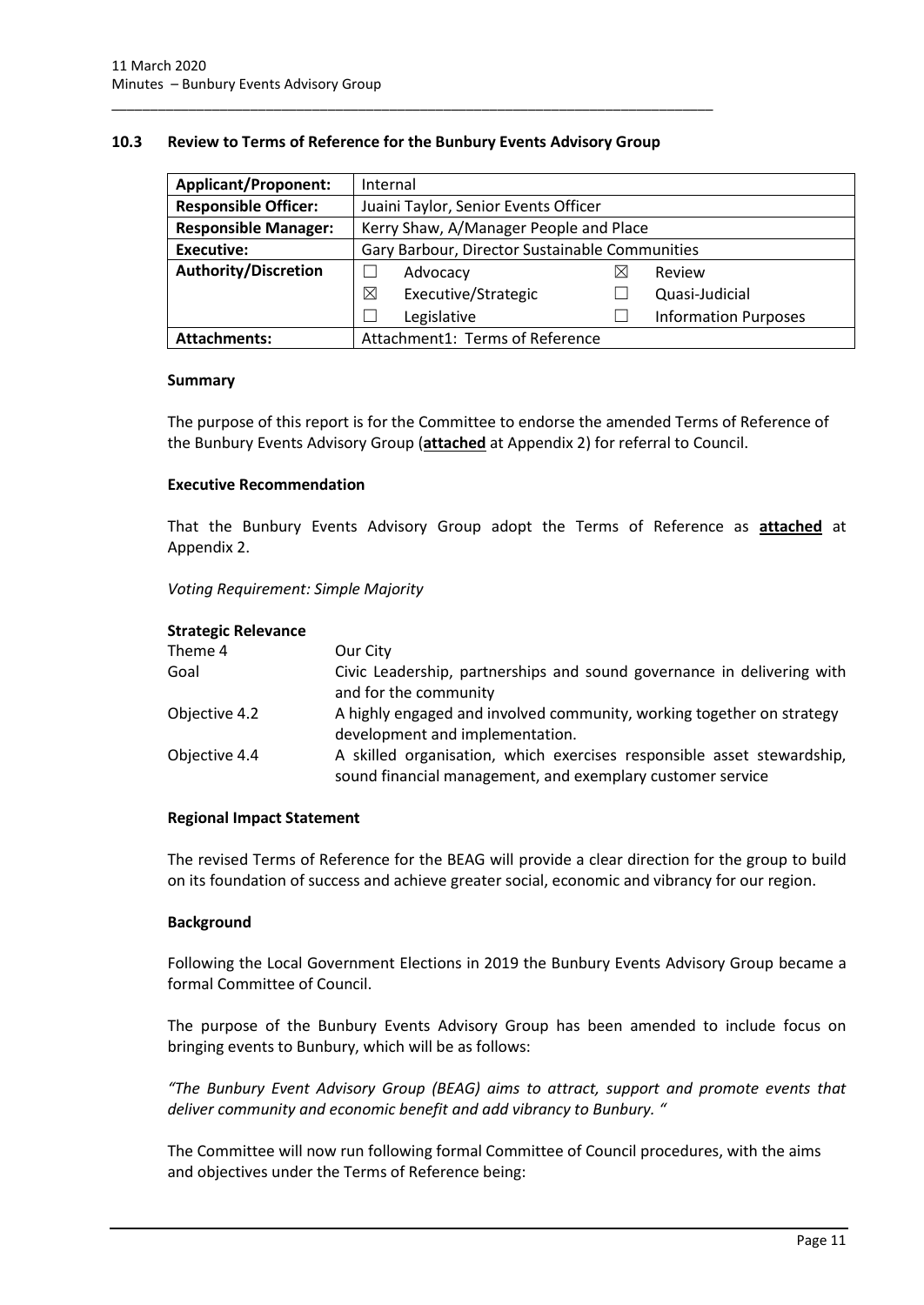#### *"Aims and Objectives*

- *Provide strategic advice on the development and periodic review of an Events Strategy for the identification, attraction and development of vibrant and diverse events in Greater Bunbury.*
- *Provides strategic advice on the development and periodic review of operational guidelines of the BEAG and City of Bunbury events in the delivery of outcomes identified in the Events Strategy.*
- *Provide strategic oversight of Bunbury's annual events calendar to ensure alignment with regional events.*
- *Promote and market Greater Bunbury as a preferred events destination to key events stakeholders, through invitations to BEAG meetings and/or BEAG endorsed communications, with a focus on identifying and attracting iconic event/s to Greater Bunbury.*
- *Provide advice and information to event organisers, through meetings and workshops facilitated by the Events Team, to further the development and improve the sustainability of Bunbury events.*
- *Support and advocate the Grant Funding Program, Events category.*

\_\_\_\_\_\_\_\_\_\_\_\_\_\_\_\_\_\_\_\_\_\_\_\_\_\_\_\_\_\_\_\_\_\_\_\_\_\_\_\_\_\_\_\_\_\_\_\_\_\_\_\_\_\_\_\_\_\_\_\_\_\_\_\_\_\_\_\_\_\_\_\_\_\_\_\_\_\_

- *Assess and make recommendations in regard to applications received through the Grant Funding Program, Events category.*
- *Assess and make recommendations in regard to event funding applications received outside of the Grant Funding Program."*

The Committee's authorisation states:

*"The Committee makes recommendations to the City of Bunbury via the Director Sustainable Communities for CEO authorisation. The Committee does not have any authority to direct staff. Communications with the community and event organisers are to be directed to City of Bunbury staff in the first instance, who will refer the matter to the group as required through meetings and monthly email updates."*

#### **Council Policy Compliance**

Not applicable

#### **Legislative Compliance**

*Local Government Act 1995*

#### **Officer Comments**

The proposed amendments aimed to simplify BEAGs' objectives and remove operational matters, which will allow the meetings to progress quickly and focus on the high level priority areas.

#### **Analysis of Financial and Budget Implications**

There are no financial or budgetary implications associated with this report.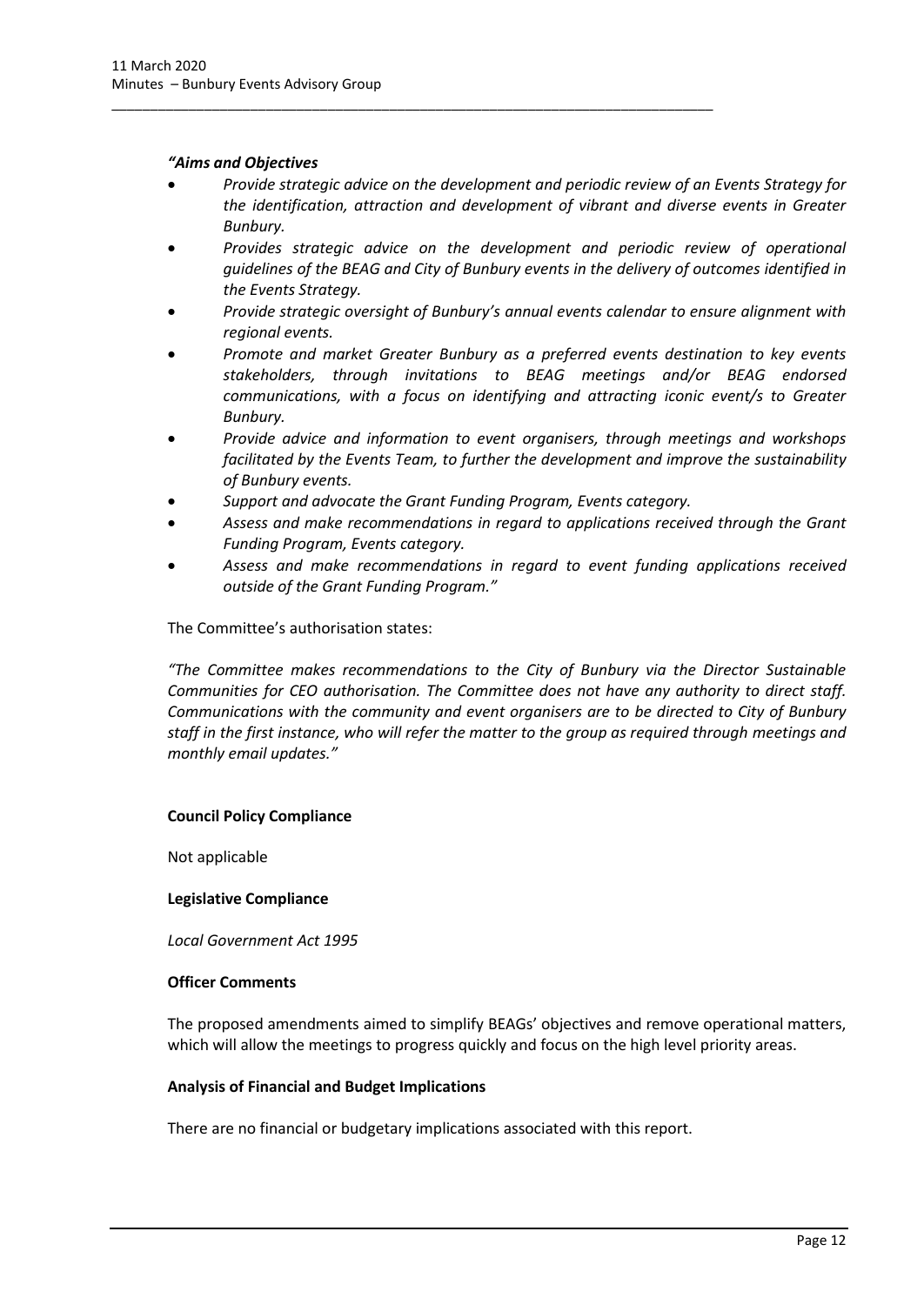#### **Community Consultation**

Not applicable

#### **Councillor/Officer Consultation**

Nil

#### **Applicant Consultation**

Not applicable

#### **Timeline: Council Decision Implementation**

\_\_\_\_\_\_\_\_\_\_\_\_\_\_\_\_\_\_\_\_\_\_\_\_\_\_\_\_\_\_\_\_\_\_\_\_\_\_\_\_\_\_\_\_\_\_\_\_\_\_\_\_\_\_\_\_\_\_\_\_\_\_\_\_\_\_\_\_\_\_\_\_\_\_\_\_\_\_

If there are any changes to the Terms of Reference, Council will be asked to endorse the proposed meeting schedule at its meeting held 14 April 2020.

#### **Outcome of the Meeting held 11 March 2020**

A recommendation was moved Christina Mitchell, seconded Suzanne Clarke to amend the Terms of Reference by removing reference to the Committee's authorisations as now that it is a Committee of Council it will make recommendations directly to Council.

The Presiding Member put the motion to the vote and it was adopted to become the Committee's decision on the matter.

#### **Committee Decision**

That the Bunbury Events Advisory Group adopt the amended Terms of Reference as **attached** at Appendix 2.

#### CARRIED

9 votes "for" / Nil votes "against"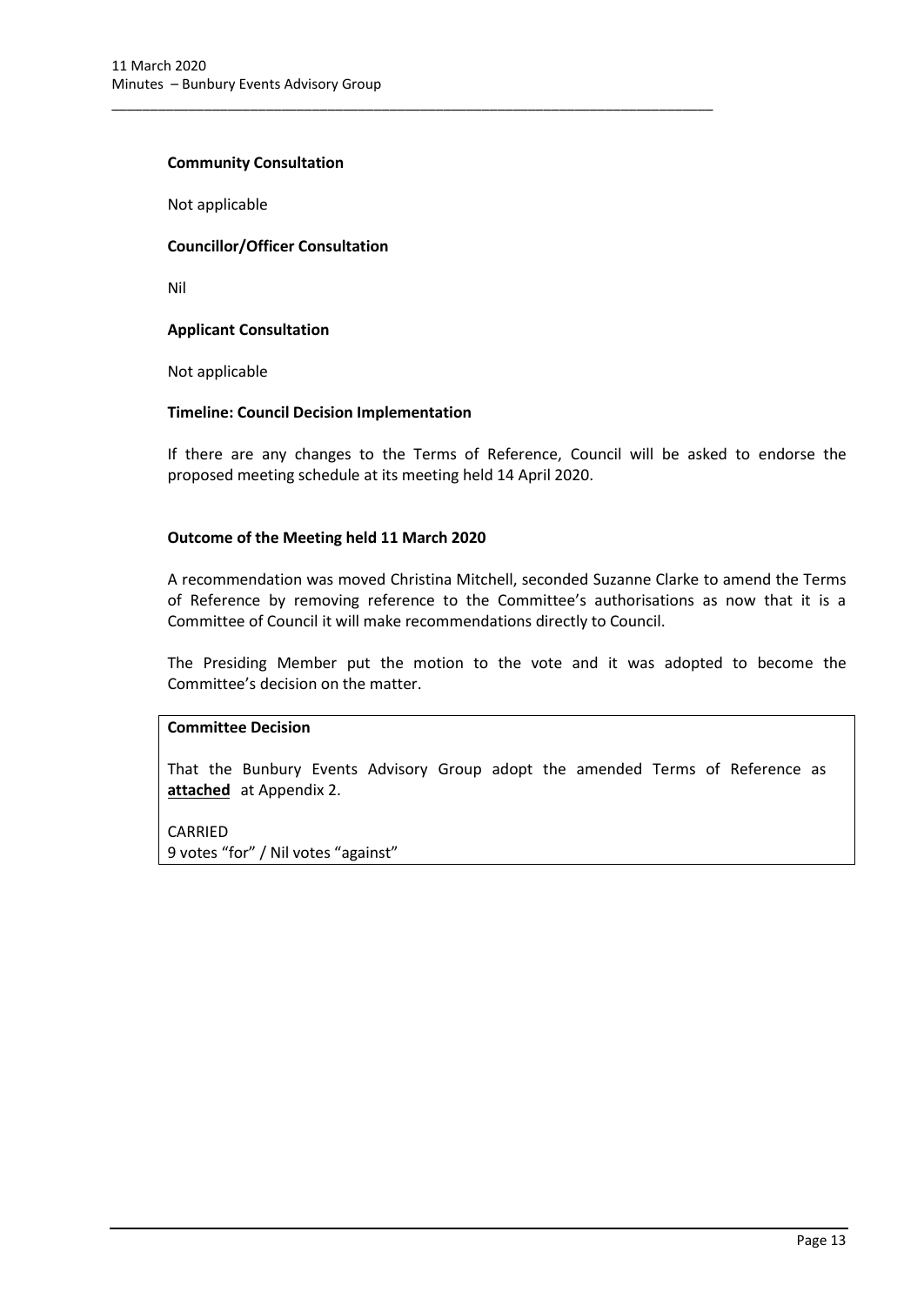# <span id="page-16-0"></span>**11. Applications for Leave of Absence**

Not applicable to this committee.

# <span id="page-16-1"></span>**12. Questions from Members**

#### <span id="page-16-2"></span>**12.1 Response to Previous Questions from Members taken on Notice**

\_\_\_\_\_\_\_\_\_\_\_\_\_\_\_\_\_\_\_\_\_\_\_\_\_\_\_\_\_\_\_\_\_\_\_\_\_\_\_\_\_\_\_\_\_\_\_\_\_\_\_\_\_\_\_\_\_\_\_\_\_\_\_\_\_\_\_\_\_\_\_\_\_\_\_\_\_\_

Nil

#### <span id="page-16-3"></span>**12.2 Questions from Members**

Nil

# <span id="page-16-4"></span>**13. Urgent Business**

Nil

# <span id="page-16-5"></span>**14. Date of Next Meeting**

The next meeting of the Bunbury Events Advisory Group will be held on 13 May 2020.

## <span id="page-16-6"></span>**15. Close of Meeting**

The Presiding Member closed the meeting at 11:14am.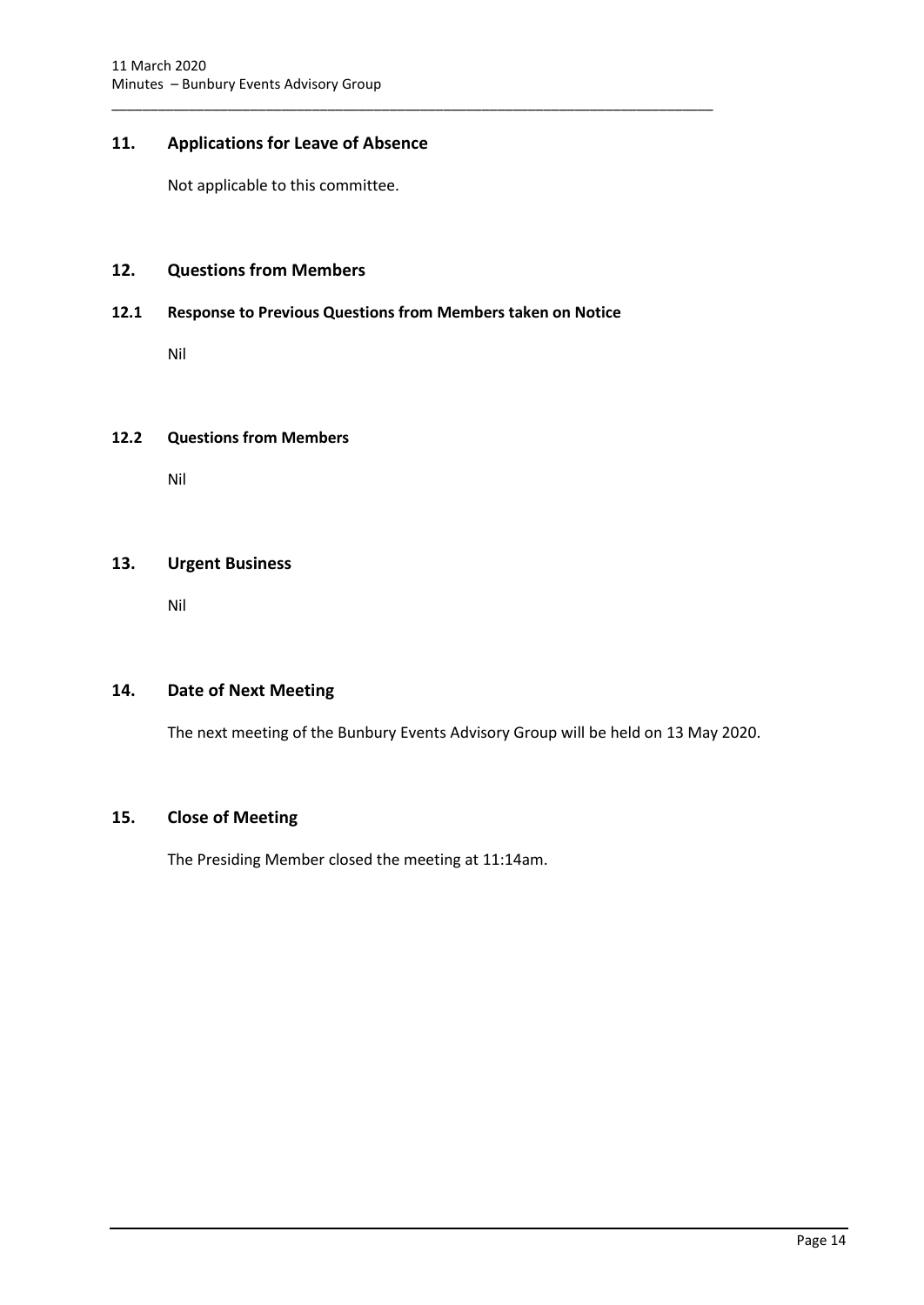# **Appendix 2 Amended**

*Committee Membership Book Date Last Updated: 6 February 2020*

# **Bunbury Event Advisory Committee**

This Group reports to: City of Bunbury Council

#### **Purpose**

This committee was formerly known as the Bunbury Events Advisory Group (BEAG). This committee aims to attract, support and promote events that deliver community and economic benefit and add vibrancy to Greater Bunbury. The Committee makes recommendations to the City of Bunbury via the Director Sustainable Communities for CEO authorisationCouncil.

#### **Committee Members:**

Councillor Amanda Yip Councillor Cheryl Kozisek Councillor Karen Steele

#### **Community Members:**

Ashley Hastie Richard Murphy Peter Jago Christina Mitchell Representative Bunbury Geographe Chamber of Commerce and Industry Representative Bunbury Regional Entertainment Centre Representative Tourism

#### **Non-voting:**

Director Sustainable Communities Manager People and Place Senior Events Officer Tourism Marketing and Development Manager, Bunbury Geographe Tourism Partnership

\*All other Elected Members are deputy members in accordance with s.5.11A Local Government Act 1995 (Council Decision 348/19)

#### **Support Staff**

#### *Professional/Technical Advice:*

- Manager People and Place
- Senior Events Officer

#### *Executive Officer:*

• Director Sustainable Communities Contact details: [gbarbour@bunbury.wa.gov.au](mailto:gbarbour@bunbury.wa.gov.au) 9792 7234

#### **Nominated Budget Officer**

• Director Sustainable Communities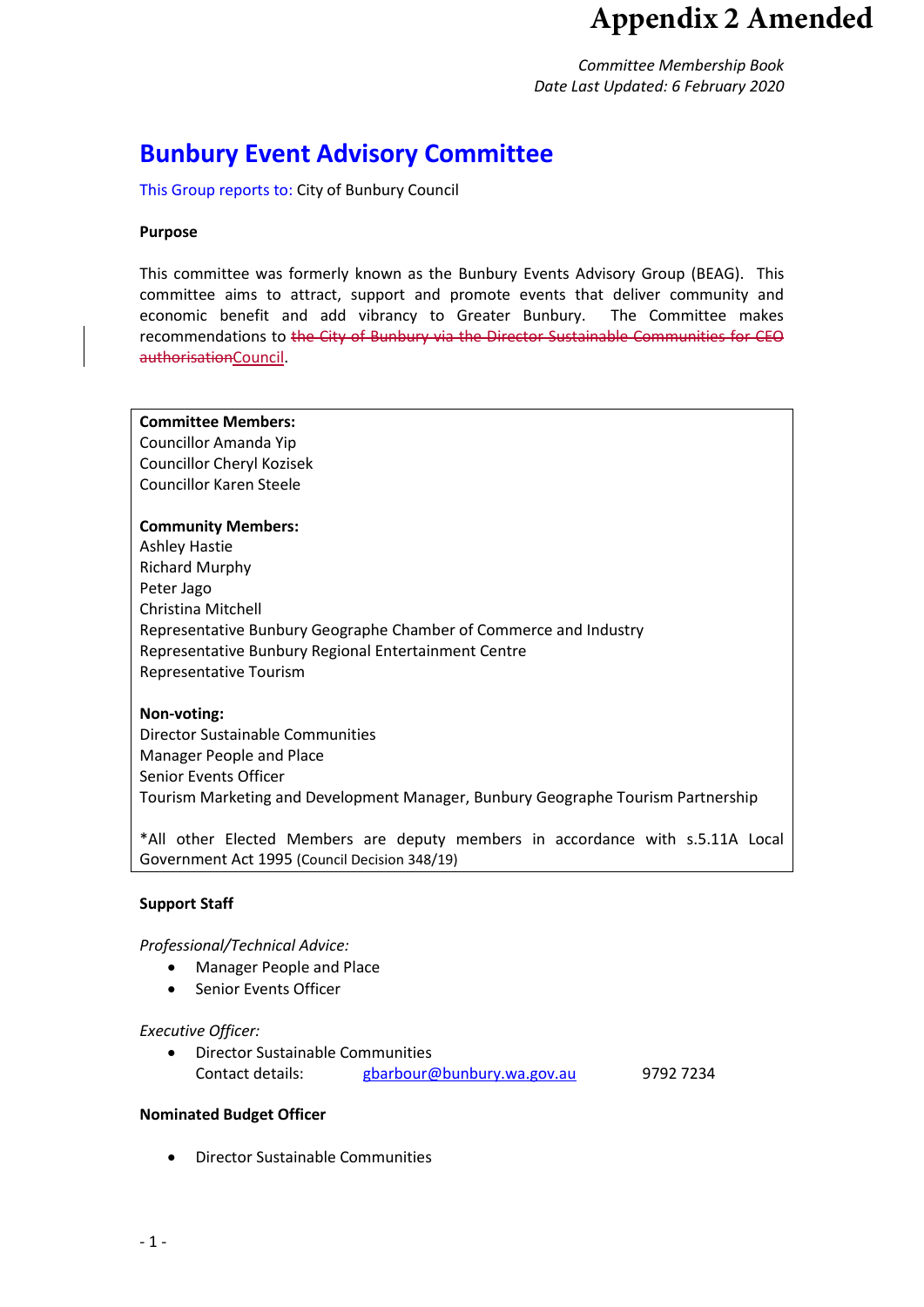## **Term of Office**

The term for a 'Standing Committee' of the Council is ongoing. The Committee will need to be formally re-appointed by Council following Election Day in 16 October 2021.

**Terms of Reference** (as adopted 10 December 2019 Council Decision 348/19)

#### **Purpose**

The Bunbury Event Advisory Group (BEAG) aims to attract, support and promote events that deliver community and economic benefit and add vibrancy to Greater Bunbury.

#### **Aims and Objectives**

- Provide strategic advice on the development and periodic review of an Events Strategy for the identification, attraction and development of vibrant and diverse events in Greater Bunbury.
- Provides strategic advice on the development and periodic review of operational guidelines of the BEAG and City of Bunbury events in the delivery of outcomes identified in the Events Strategy.
- Provide strategic oversight of Bunbury's annual events calendar to ensure alignment with regional events.
- Promote and market Greater Bunbury as a preferred events destination to key events stakeholders, through invitations to BEAG meetings and/or BEAG endorsed communications, with a focus on identifying and attracting iconic event/s to Greater Bunbury.
- Provide advice and information to event organisers, through meetings and workshops facilitated by the Events Team, to further the development and improve the sustainability of Bunbury events.
- Support and advocate the Grant Funding Program, Events category.
- Assess and make recommendations in regard to applications received through the Grant Funding Program, Events category.
- Assess and make recommendations in regard to event funding applications received outside of the Grant Funding Program.

#### **Membership Composition**

*Voting*

- City of Bunbury Councillors x 3
- Bunbury Chamber of Commerce and Industries Representative
- Bunbury Regional Entertainment Centre Representative
- Tourism Representative
- Community Representatives x 4

#### *Non-Voting*

- Director Sustainable Communities, City of Bunbury
- Manager People & Place, City of Bunbury
- Senior Events Officer, City of Bunbury
- Tourism Marketing and Development Manager, Bunbury Geographe Tourism Partnership